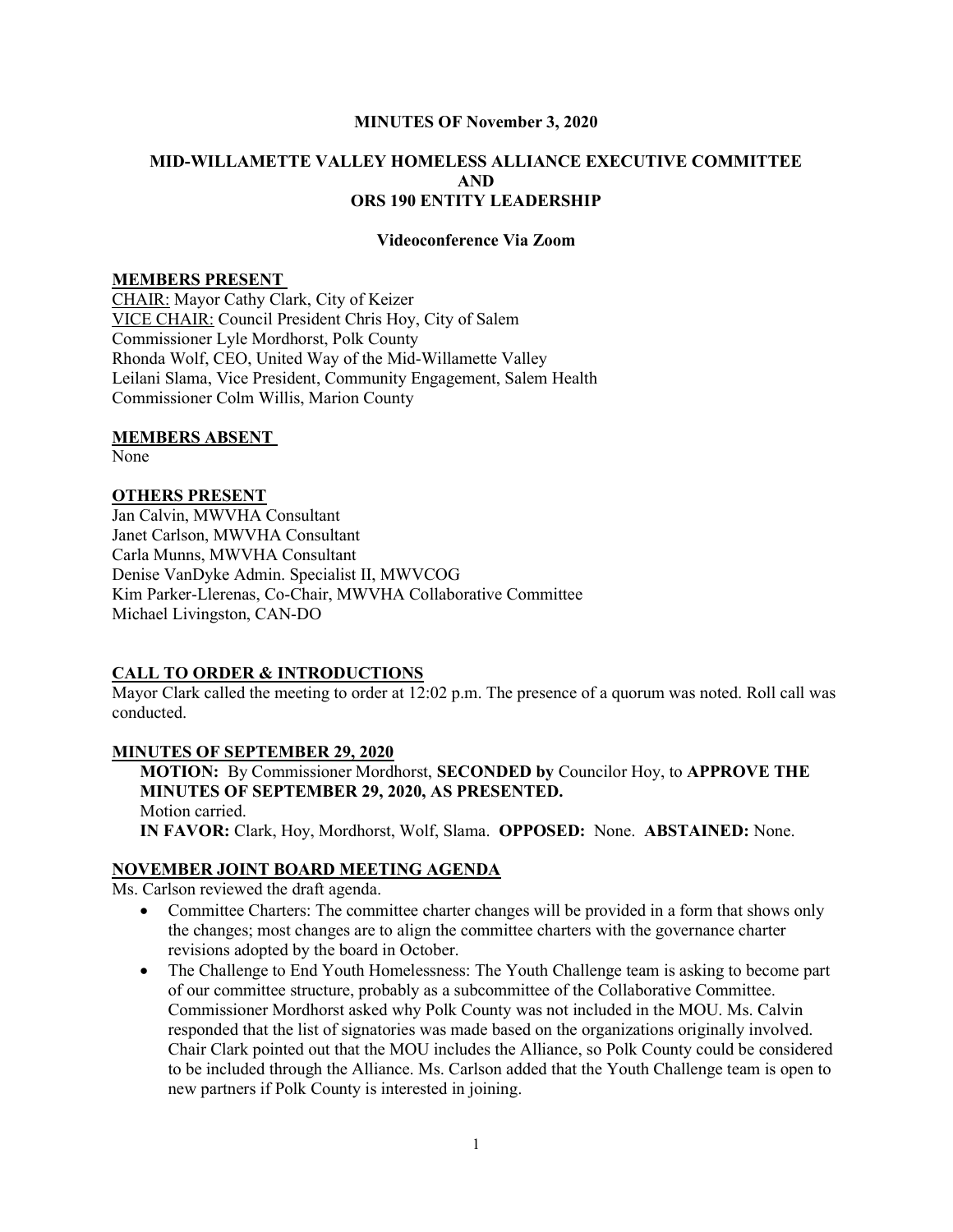- Built for Zero: Ms. Calvin spoke about the Built for Zero quarterly report and the progress being made.
- Grant Policy: A grant policy will be provided for review. The policy will give parameters regarding when staff need board authorization for grant applications.
- Insurance: The ORS 190 Entity now has quotes for insurance plans, which will be provided for review. It has been difficult to find companies willing to provide a quote, so there is only information from the two companies for general liability and professional liability policies, which were found by going through Huggins Insurance
- Emergency Solutions Grant: Oregon Housing & Community Services is creating an RFA (Request for Applications) process for the CARES Act funds. The possibility is being discussed of submitting a collaborative application for the Marion-Polk region. There is \$5.5 million allocated for the Marion-Polk region, and there will be a 30-day application window when the RFA is released. Kudos were given to Ms. Calvin for pulling together the idea of a collaborative application for the benefit of the region.
- Continuum of Care Summit: An annual membership meeting is required by the Alliance governance charter. Staff proposes to hold the summit on the board's regular meeting day in February (February 11, 2021). The agenda would include introductions and a get-to-know-you period; the necessary board business; a presentation on the Willamette Workforce Partnership by Kim Parker-Llerenas; and possible break out groups on topics to be determined. A rough outline will be provided in the packet. The proposed extended timeframe is  $3:00-5:30$ .
- 2021 Meeting Schedule: This includes meeting dates for the boards and the Executive Committee.
- CoC Staffing: Staff contracts expire December 31, 2020. The ORS 190 Entity board has discussed moving staff contracts to the ORS 190 Entity from the COG. Discussion materials will include the time-tracking that was requested by the chair, along with updated budget information related to future staffing scenarios. New contracts will be presented for approval at the December meeting.

# MOTION: By Councilor Hoy, SECONDED by Commissioner Willis, to APPROVE THE AGENDA FOR NOVEMBER 12, 2020, AS PRESENTED.

Motion carried.

IN FAVOR: Clark, Hoy, Mordhorst, Wolf, Slama, Willis. OPPOSED: None. ABSTAINED: None.

# COMMITTEE CHAIR BUSINESS

Ms. Parker-Llerenas reported that the Collaborative Committee discussed some guiding principles for Voices of Lived Experience at its recent meeting. Ms. Calvin screen-shared the relevant section of those minutes. There are six principles that the committee will be asking the board to adopt. Discussion ensued regarding whether the wording of one of the principles is inclusive enough or if it could eliminate the input of people with lived experience who were homeless more than five years ago. The intent is to be sure of having input from persons with recent experience, but not to erase the experiences of others. Discussion also included whether there should also be general principles for the board to adopt, rather than limiting the principles to Voices of Lived Experience. Ms. Calvin and Ms. Parker-Llerenas will take these questions back to the Collaborative Committee for clarification.

# OTHER BUSINESS

Chair Clark invited Executive Committee members to share updates. Warming shelters are starting to open. The services of those organizations are appreciated. Salem Housing Authority and ARCHES are working on a duration shelter. Church@the Park is also working on a duration shelter at another location.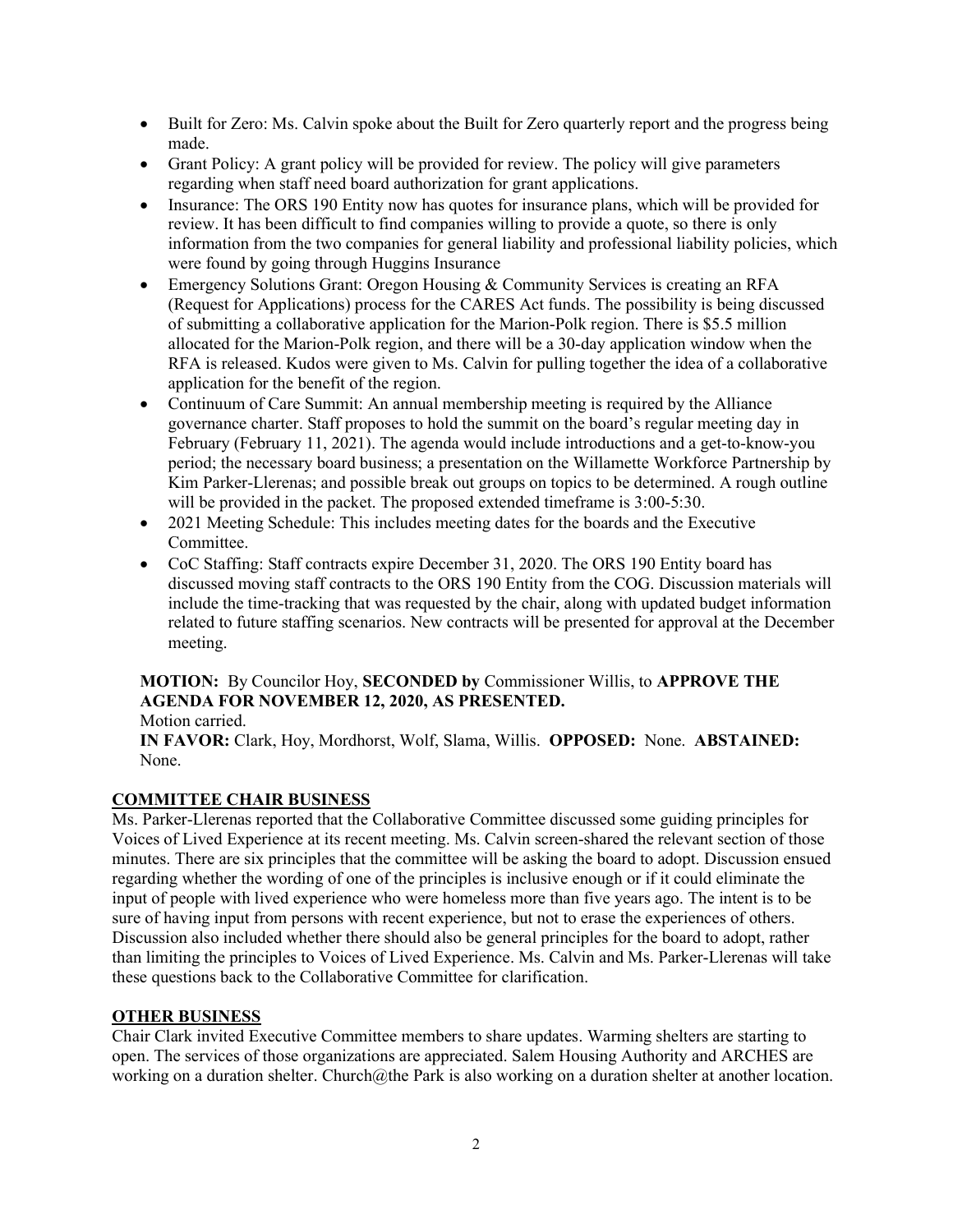United Way is at the table regarding potential housing in the Canyon, but the reports of tiny homes being planned is premature. There are no promises made at this time, and there is still a lot of the process to go through. Ms. Wolf was given kudos for her, and United Way's, work.

Ms. Slama reported that hospitalizations are currently very manageable. The majority of ICU beds are in use, but not all by COVID patients. She encouraged everyone to get their flu shots. Redwood Crossings is open, and Salem Health is working with Church@the Park.

Commissioner Mordhorst related that there is a lot going on in Polk County. Hopefully, kids will be able to safely be back in classrooms soon.

The next joint board meeting is scheduled for November 12, 2020 at 3:00 p.m.

## ADJOURNMENT

Hearing no further business, Chair Clark adjourned the meeting at 12:58 p.m.

Janet Carlson, MWVHA Consultant